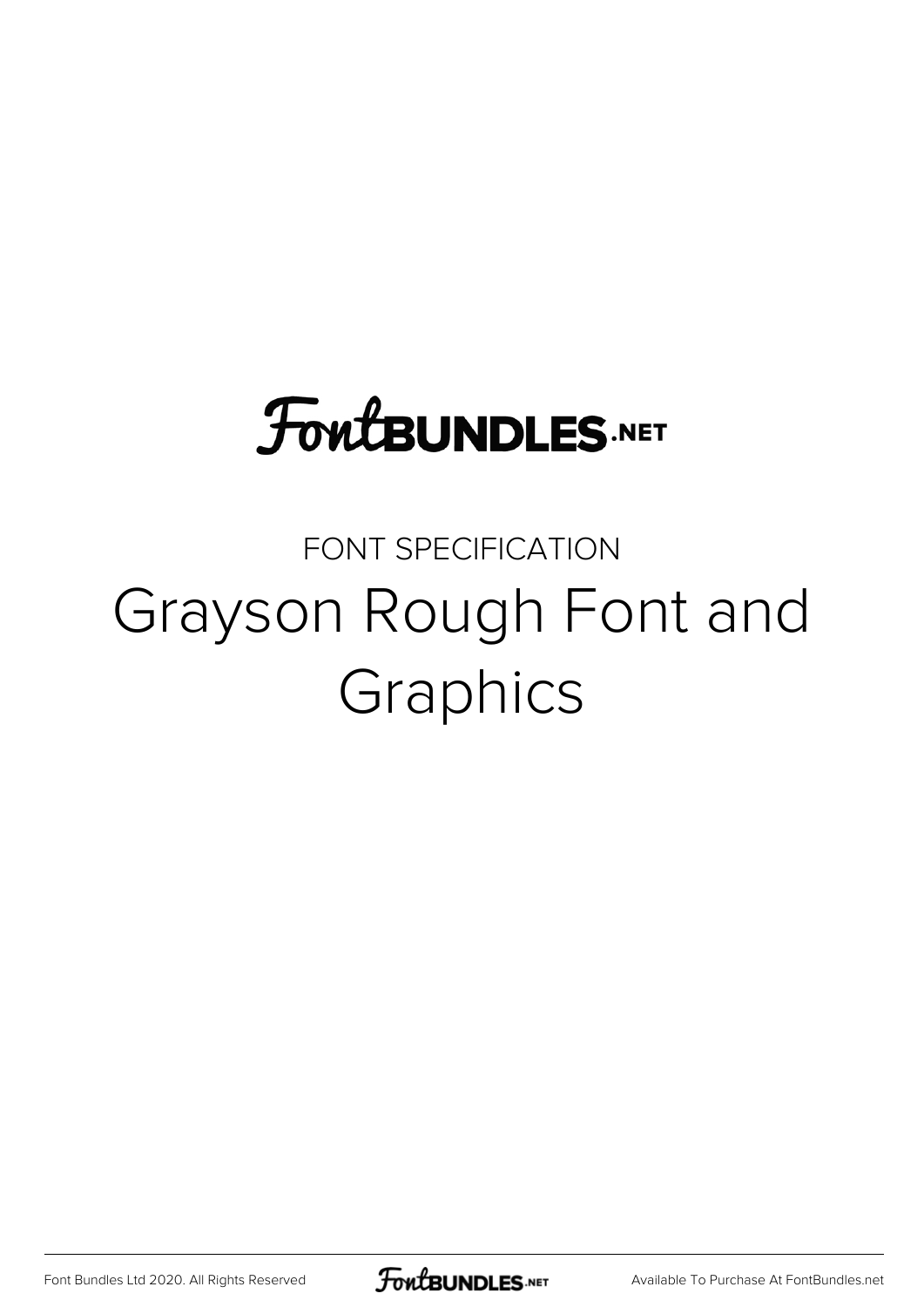#### Grayson Rough - Regular

**Uppercase Characters** 

### ABCDEFGHIJKLMNOPORSTUVWXYZ

Lowercase Characters

### abcdefghijklmnopgrstuvwxyz

**Numbers** 

## 0123456789

**Punctuation and Symbols** # \$ & & ' [ ]  $\label{eq:3.1} \frac{\partial}{\partial x^2} \frac{\partial}{\partial x^2} = \frac{\partial}{\partial x^2} \left( \frac{\partial}{\partial x^2} + \frac{\partial}{\partial x^2} \right) \frac{\partial}{\partial x^2} = \frac{\partial}{\partial x^2} \left( \frac{\partial}{\partial x^2} + \frac{\partial}{\partial x^2} \right) \frac{\partial}{\partial x^2} = \frac{\partial}{\partial x^2} \left( \frac{\partial}{\partial x^2} + \frac{\partial}{\partial x^2} \right) \frac{\partial}{\partial x^2} = \frac{\partial}{\partial x^2} \left( \frac{\partial}{\partial x^2} + \frac{\partial}{\$  $\begin{array}{c} \begin{array}{c} \end{array} \end{array} \begin{array}{c} \begin{array}{c} \end{array} \begin{array}{c} \end{array} \begin{array}{c} \end{array} \begin{array}{c} \end{array} \begin{array}{c} \end{array} \begin{array}{c} \end{array} \begin{array}{c} \end{array} \begin{array}{c} \end{array} \begin{array}{c} \end{array} \begin{array}{c} \end{array} \begin{array}{c} \end{array} \begin{array}{c} \end{array} \begin{array}{c} \end{array} \begin{array}{c} \end{array} \begin{array}{c} \end{array} \begin{array}{c} \end$ > ? [ \ ] ^  $\overline{\phantom{a}}$  $\bullet$  2  $\overline{\mathbf{3}}$  $\mathfrak{g}$  $\mathbf{l}$  $\pmb{0}$ **A**  $\bm{\mathbb{O}}$  $\ll$  $\rightarrow$ All Other Glyphs  $\mathbf{\hat{p}}$   $\mathbf{\hat{p}}$  $\mathbf \theta$ È C  $\bm{\beta}$ Ĥ Æ.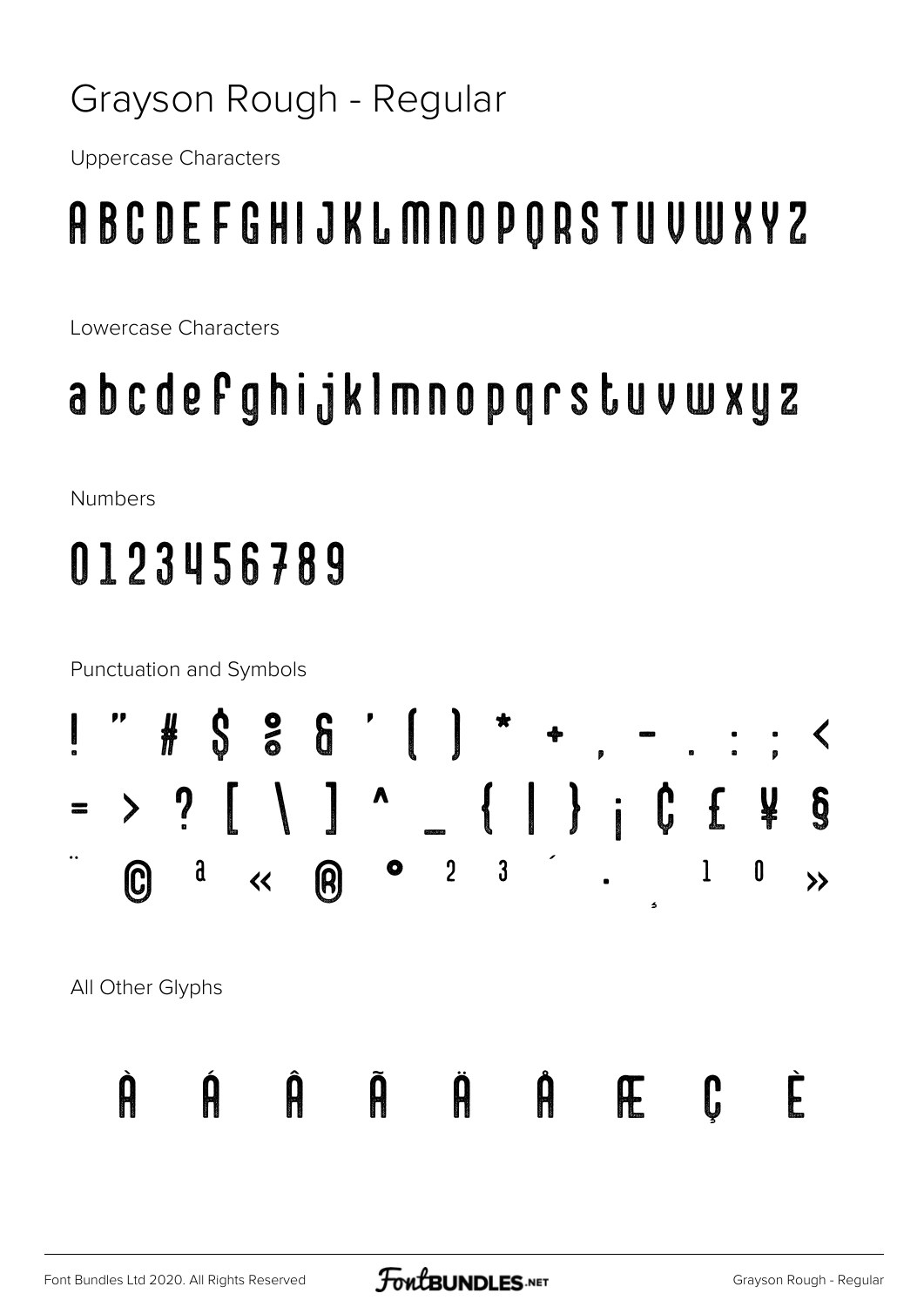|   |   |     |  | ÉÊË I Í Î Ï Ñ Û                                                                                                                                                                                                                                                                                                                                                                                                                                                                                                                  |   |
|---|---|-----|--|----------------------------------------------------------------------------------------------------------------------------------------------------------------------------------------------------------------------------------------------------------------------------------------------------------------------------------------------------------------------------------------------------------------------------------------------------------------------------------------------------------------------------------|---|
|   |   |     |  | $\begin{matrix} 0 & 0 & 0 \end{matrix} \quad \begin{matrix} 0 & 0 \end{matrix} \quad \begin{matrix} 0 & 0 \end{matrix} \quad \begin{matrix} 0 & 0 \end{matrix} \quad \begin{matrix} 0 & 0 \end{matrix} \quad \begin{matrix} 0 & 0 \end{matrix} \quad \begin{matrix} 0 & 0 \end{matrix} \quad \begin{matrix} 0 & 0 \end{matrix} \quad \begin{matrix} 0 & 0 \end{matrix} \quad \begin{matrix} 0 & 0 \end{matrix} \quad \begin{matrix} 0 & 0 \end{matrix} \quad \begin{matrix} 0 & 0 \end{matrix} \quad \begin{matrix} 0 & 0 \end{$ |   |
|   |   |     |  |                                                                                                                                                                                                                                                                                                                                                                                                                                                                                                                                  | d |
| æ |   |     |  | $\begin{array}{ccccccccccccccccc}\nC & \hat{C} & \hat{C} & \hat{C} & \hat{C} & \hat{C} & \hat{C} & \hat{C} & \hat{C} & \hat{C} & \hat{C} & \hat{C} & \hat{C} & \hat{C} & \hat{C} & \hat{C} & \hat{C} & \hat{C} & \hat{C} & \hat{C} & \hat{C} & \hat{C} & \hat{C} & \hat{C} & \hat{C} & \hat{C} & \hat{C$                                                                                                                                                                                                                         |   |
|   |   |     |  | I Ñ Ò Ó Ô Õ Ö Ø Ù                                                                                                                                                                                                                                                                                                                                                                                                                                                                                                                |   |
|   |   |     |  |                                                                                                                                                                                                                                                                                                                                                                                                                                                                                                                                  |   |
| Š | Ÿ | Ž ž |  |                                                                                                                                                                                                                                                                                                                                                                                                                                                                                                                                  |   |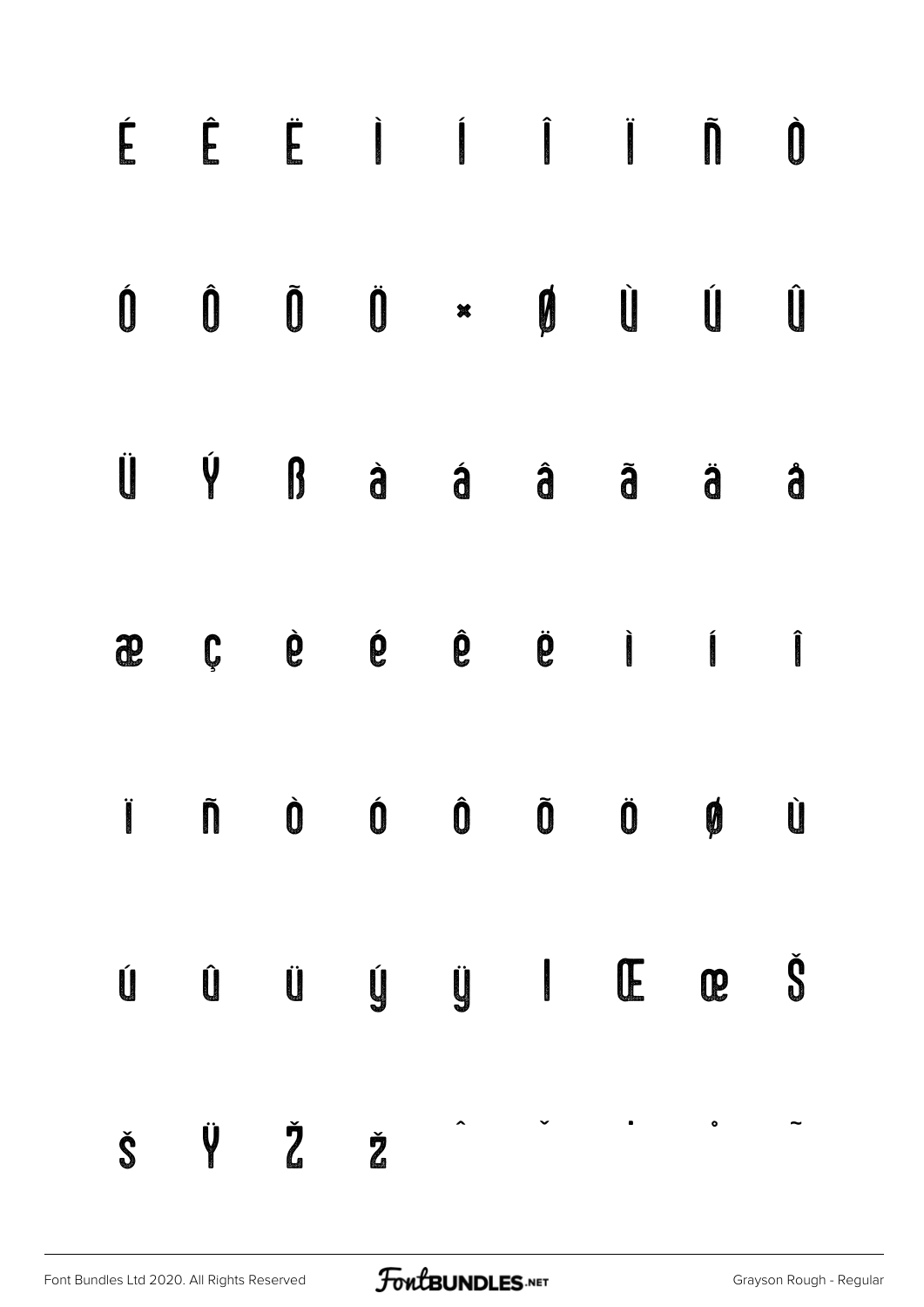|           |           | ₫                       | P                               | P             | d d       | pp           | pp           |           |
|-----------|-----------|-------------------------|---------------------------------|---------------|-----------|--------------|--------------|-----------|
|           |           | $\blacktriangleleft$    |                                 | $\rightarrow$ |           | <b>AC</b> Ae | AND          | <b>PO</b> |
| RS        | AT        |                         | $\overline{ab}$ $\overline{db}$ |               | GI G      | <b>DU</b>    | Ea           | <b>EB</b> |
| ED        | <b>EG</b> |                         | EM                              |               | ES        |              | E2I 616      | QU        |
| <b>Ha</b> |           |                         | Fe Fi Fo Fu                     |               |           | Ha Hc He     |              | 10        |
| HS        | <b>JU</b> |                         | ka ke                           | KO            | KS        | <b>1</b>     | $\mathbf{D}$ | <b>P</b>  |
|           |           | $\overline{\mathbf{0}}$ | $\overline{S}$                  |               | <b>Da</b> | <b>NC</b>    | De           | <b>DO</b> |